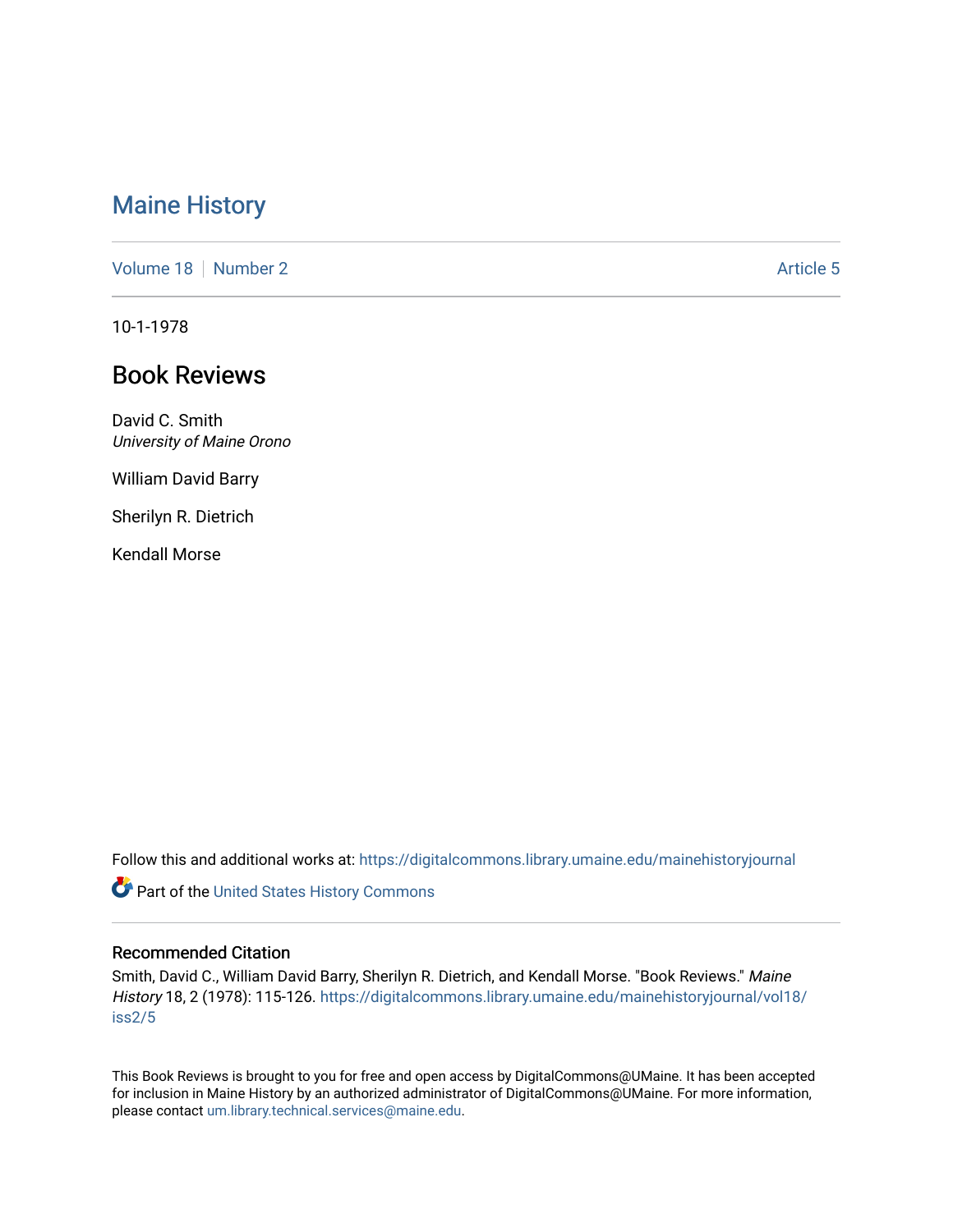### BOOK REVIEWS

*Maine: A Bicentennial History*. By Charles E. Clark. (New York: W. W. Norton *8c* Company, Inc.; Nashville Tenn.: American Association for State and Local History, 1977. Pp. 199. Hardcover. \$8.95).

In the past twenty years I have written seventy or so book reviews. Most have been routine – the book was good, bad, or indifferent. It used the sources, or repeated old half-truths. The grammar and English were elegant or tortured. Writing reviews was good practice. It was a professional obligation. One rather enjoyed doing it. Then came this book, and I have never had a harder, more difficult task before me. In fact this review is the fourth different attempt at writing the review, and even now I am not satisfied.

The questions multiply. How does one make negative comments about a book so well-written, or one in which the reviewers own work receives such acclaim? On the other hand how does one praise a book that misses so much of what the past ten years of scholarship could tell us? For those questions, once raised, are precisely the difficulty with the book at hand.

Part of that difficulty does not lie with Clark. The instructions to the authors of this series, *The States and The Nation*, written for the bicentennial, were to produce an approximately 200 page historical essay, personal in tone. That task is easier with a state such as Idaho, for instance, with a shorter history, and perhaps less closely tied to the national history. Thus Clark was set an impossible task. Other series, *The American Trails Series, The Rivers of America*, to name two, do not set that sort of task to their authors. They generally say, "Tell the story."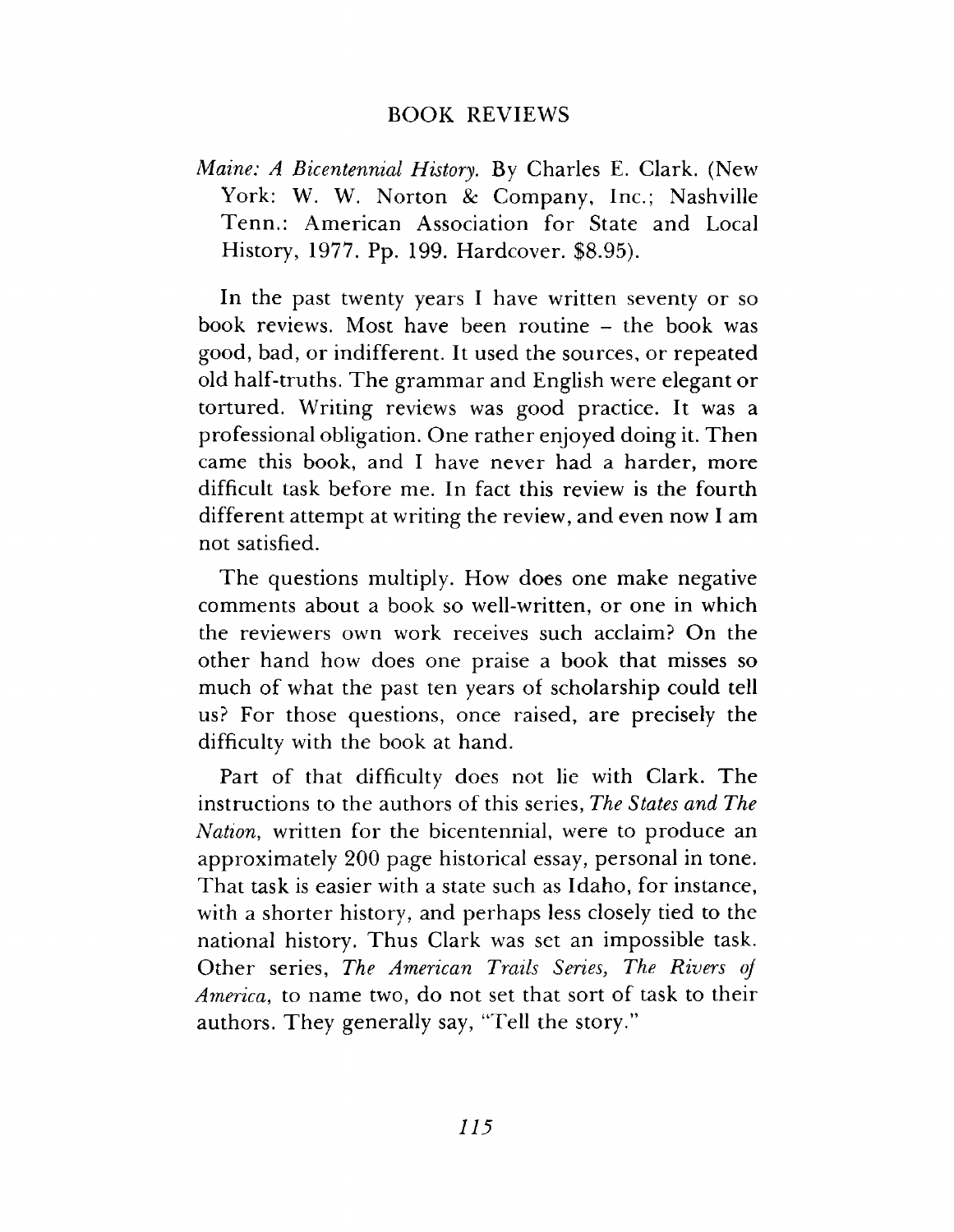In fact, Clark meets his instructions very well. He does tell the story of the state in the 200 page compass, and it is a personal view. In addition it is extremely well-written. One wishes, upon completion of reading, that the name of the reader were on the spine.

The problems remain, however. A book of mine, reviewed originally by Clark, is given broad and kind treatment. One or two other books get similar treatment. On the other hand, other books by the same authors on Maine subjects are not noticed at all. In addition books by Edward Schriver, James Vickery, James Mundy and Earle Shettleworth, Roger Grindle, and essays by these people and others are not used. Clark talks about the *Maine Historical Society Quarterly* in his acknowledgements, but whether he has read the essays published in the *Quarterly* is not obvious from his text. He mentions the work of the University of Maine historians, but only is familiar with one or two published works. A two-day trip, or perhaps longer, to Orono would have allowed him to read the remarkable unpublished research on such topics as Maine Indians, Canadian-American relations, the Maritimes-Boston steamboats, Bangor fire departments, the red scare in Maine, Maine politics in the 1930s, 1950s, and earlier, works on the economic history of the period 1830-1860, shipbuilding, the Civil War in Maine, the wpa, and the ccc in Maine, all of which have been presented as theses within the decade. In fact, this is but a partial list, but perusal of these would have made the period of statehood in his book much better than the rather routine, and somewhat error-prone version we are given.

Perhaps this is really the problem with Charles Clark's book. It is not written by someone steeped in Maine history through constant reading and teaching. His is a personal history, written by a native who has done some work in Maine history, but not that of a full-time practitioner. It is a well-written, enjoyable book, and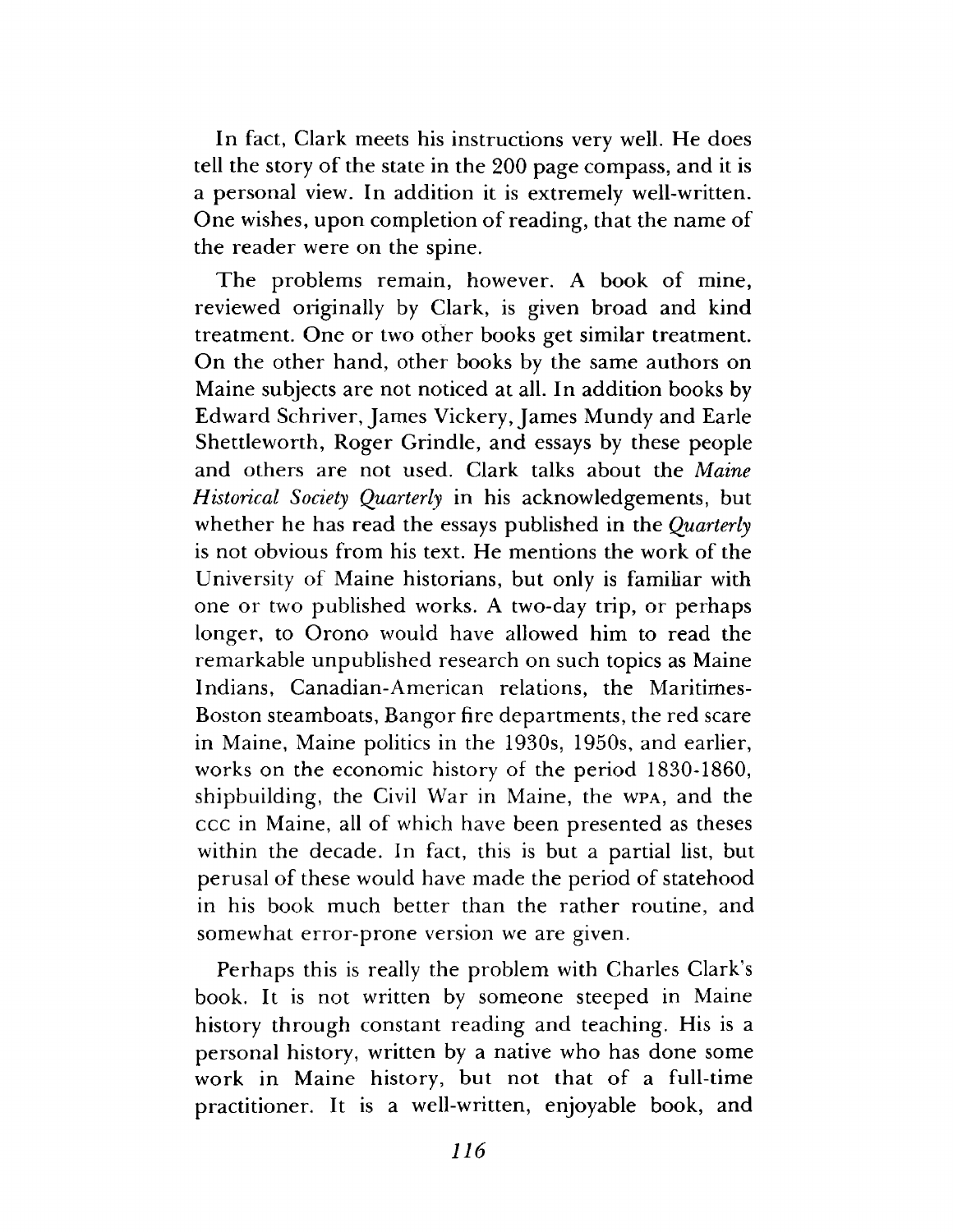deserves to be read, but as an introduction, and a personal one at that. The less said about the photographic essay, the better. Such stereotypical presentations only do damage to the state, as they bear little resemblance to the real Maine. It is as though a New York camera buff were given one roll of film and two days to tell the Maine story.

Perhaps it is time to make a proposal. There are at least seven people in Maine who teach Maine history on a fairly regular basis. All of them or any of them could have written a book that represents the state of Maine history scholarship better than this book. It is probably time to do another Hatch, without the biographical material. I call on the Maine Historical Society to commission a two volume history of the state of Maine from academic, scholarly authors, to cover the whole of the state, to focus as much or more on the period since 1820 as before, and to deal with all aspects, political, social, economic, of the state's past. Such a work, if authorized, could be produced for the printer in two years time. What a boon it would be for students, lovers of Maine, and visitors. Starkey\* is gone. Clark's book is our Starkey. It is time to do better.

> David C. Smith University of Maine at Orono

\*Starkey, G lenn W endell. *Maine, Its History, Resources and Government* (Boston: Silver, Burdett and Company, [c 1920]).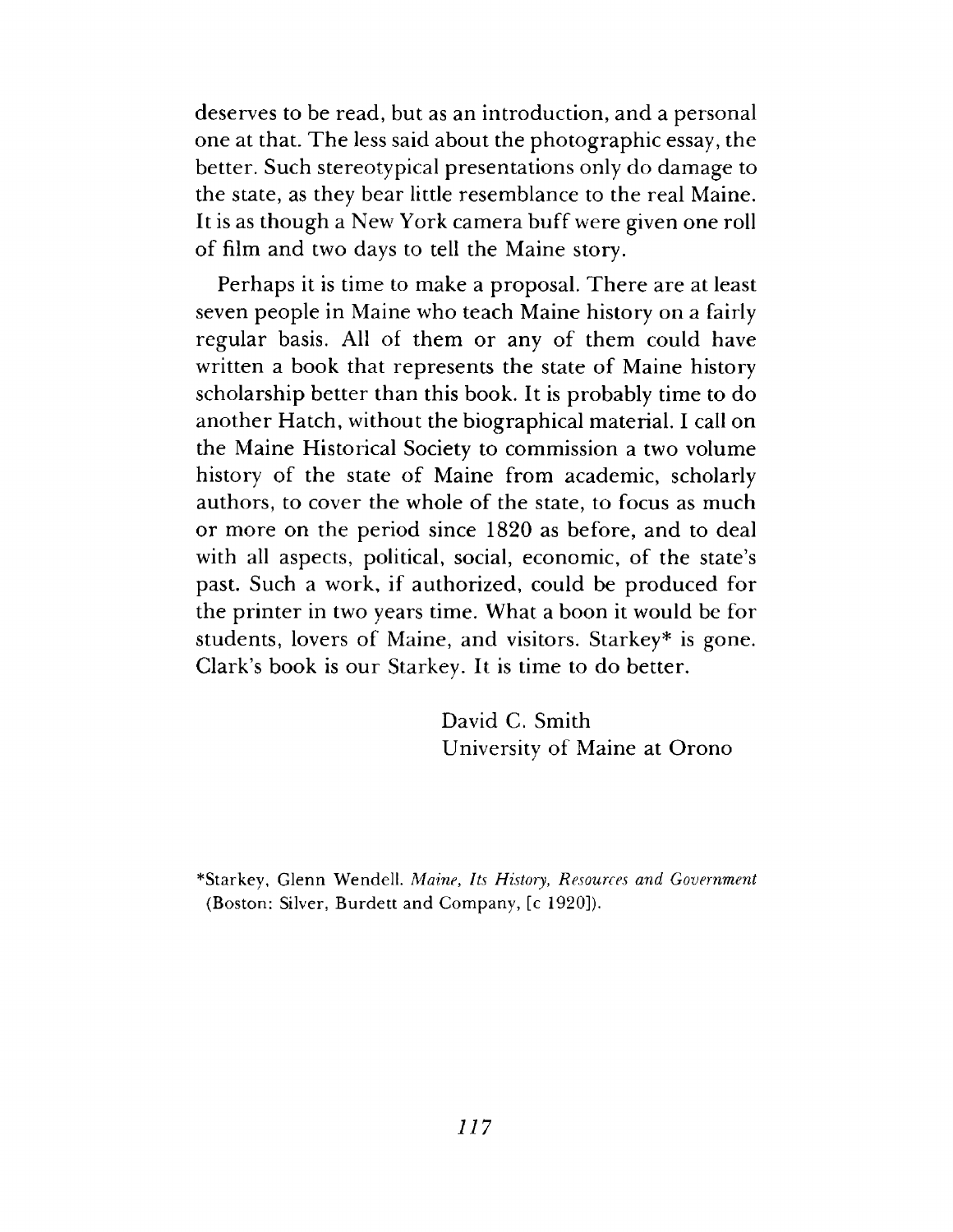# *History, Records, and Recollections of Gray, Maine.* Vol. 1. By George T. Hill. (Portland, Maine: Seavey Printers, Inc., 1978. Pp. xii, 411. Hardcover. \$20.00).

Town histories are a very special genre. Writing such a work is more difficult than a biography or even the history of a nation. Lives have action, aspirations, declines and falls, beginnings and ends, which are usually sharply defined. Countries interact vividly with each other; there are wars, wide cultural movements, and aspirations shared by millions. Towns, on the other hand, are apt to be studies in still-life. Change is subtle, seldom seen as particularly significant, and often of little interest outside the neighborhood. Documenting local history is difficult because information is often scattered, if it has been preserved at all. While professional scholars often rely on town histories to make more sweeping statements about state or regional affairs, they have traditionally left the writing of town histories to amateurs. Obviously, this can lead to building a thesis on quicksand. There are rare instances in which a professional historian has ventured into the field, a successful example being William B. Jordan's *A History of Cape Elizabeth, Maine* (Portland; House of Falmouth, 1965). Professor Jordan had the advantage of knowing the area intimately and was equipped to relate local occurrences to broader regional and national events. Hopefully, this professional approach is the tendency of future town histories.

Gray, Maine (formerly called New Boston) is an important crossroads town, that had its beginnings in the colonial timber trade, became a modest agricultural and manufacturing town, experienced a late 19th century economic and population slump, and emerged as a bedroom community facing some of the less pleasant problems of our era. Curiously there was never a written town history. It is gratifying to learn that this empty niche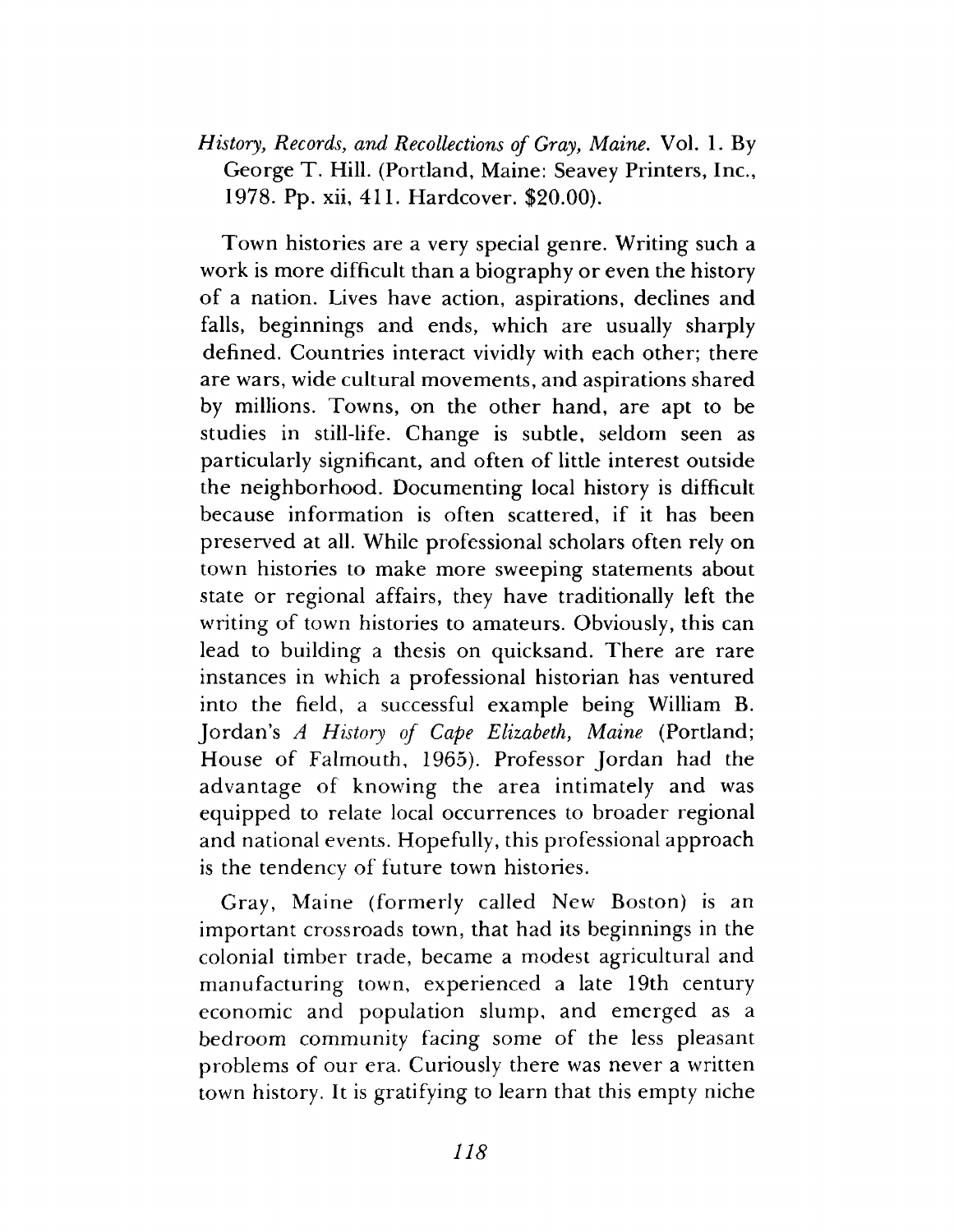has been filled. Sadly, however, we must at the same time report the death of its author, Mr. George T. Hill.

Mr. Hill was an antiquarian historian in the best sense of the term. A lifetime resident of Gray, Mr. Hill knew his town, its people, and its history better than anyone. He was a flesh-and-blood link between this generation and personalities from the century of his birth. Over his lifetime he amassed a large collection of documents, photographs and historical artifacts. Thoreau once wrote, "I have traveled a good deal in Concord ..." George Hill could honestly say the same of Gray.

Born in 1891, Mr. Hill attended the local schools and graduated from Pennell Institute. He served in World War I and was employed as an RFD mail carrier in Gray. For as long as anyone can remember, he was considered "the historian," and in 1960 was instrumental in founding the Gray Historical Society. As a man and as village historian he was an integral part of Gray society. His obituary in *The Gray News* of 12 June reads in part:

"Ask George" was the familiar cry whenever we wanted to know anything, and now it is slowly coming home to us that we can never again ask George.

Anyone working in the field of Gray history was obliged to visit Mr. Hill: it was his town. John Holverson and I met him five years ago, while working on "The Revolutionary McLellans" project at the Portland Museum of Art. We were seeking additional information regarding Capt. Joseph McLellan, Jr., who had settled in Gray. Mr. Hill was delighted to be of assistance. He was a tall, bent-birch of a man, with a lively wit, and a profound understanding of the town. He pulled out documents and pew charts for our use and offered to take us to the site of the McLellan mill on the Collier Branch of the Royal River. We wondered if he was up to it, for he looked rather frail. He insisted and we drove out. Before John and I could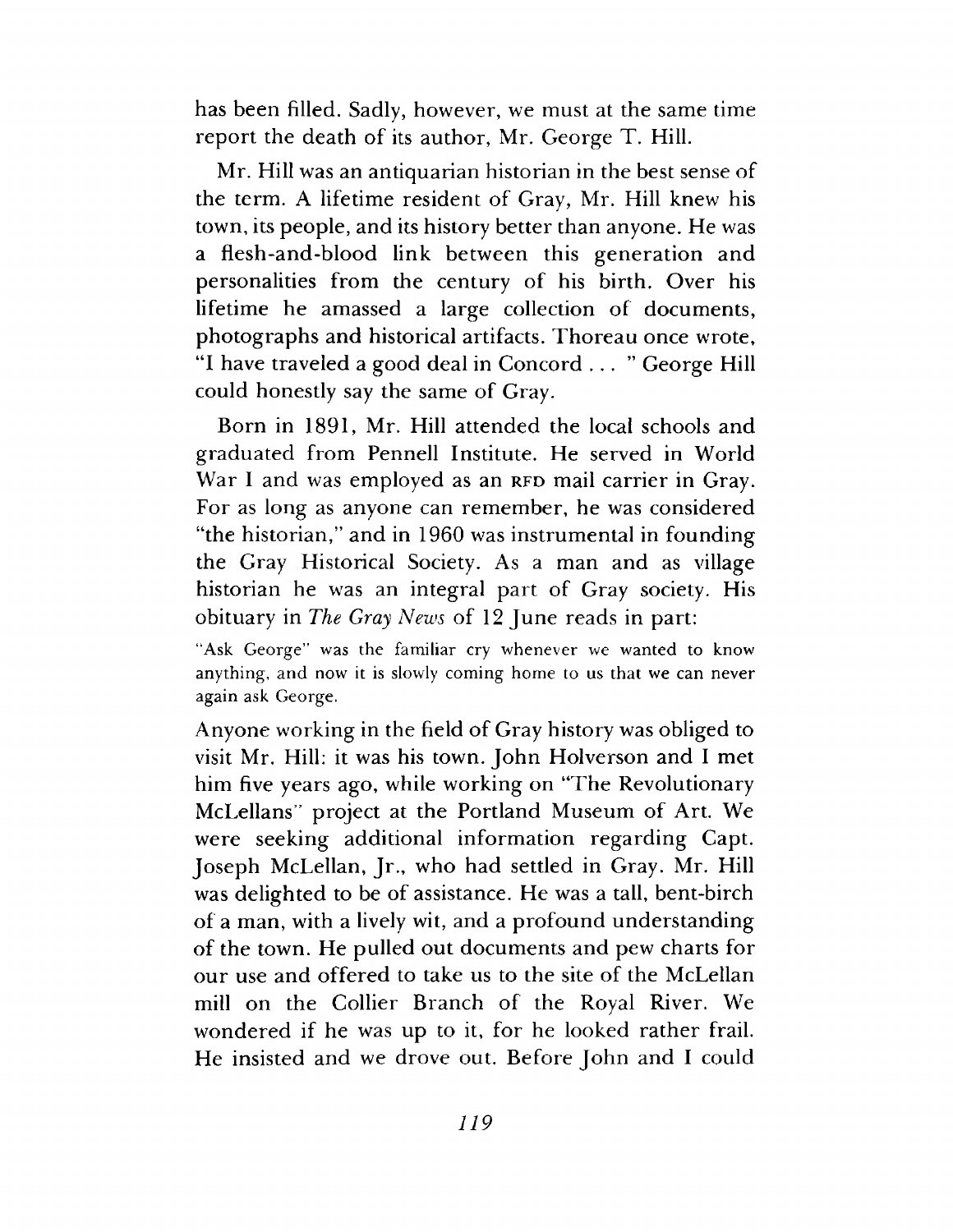remove our suit-coats, Mr. Hill had plunged into the pathless underbrush and was half-way to the dam site. George Hill was a surprising man. From that point forth we regularly shared newly located information.

The *History*, *Records*, *and Recollections of Gray* is a tremendously useful volume. Too often antiquarians are splendid researchers and indifferent writers. Clearly Mr. Hill knew his strengths and weaknesses. By his own statement, the book is not meant to be a definitive history. The designation "Volume I" was employed in that hope that there would be a continuing study of the town by others and that companion volumes would emerge. He therefore produced a source book to serve as a solid point of departure. While Mr. Hill wrote well, and often with understated wit, he relied heavily on documents which are loosely tied together with his comments. In this way he kept free from the pitfalls of speculation. As the book's title implies, it is more of an encyclopedia than a chronological history. While there are obvious drawbacks to this approach, these are, I believe, outweighed by the benefits.

The cut-off point for the book is around 1900, although there is a good bit of carry-over. Nicely designed, the book has numerous illustrations (including line drawings by Warren F. Gilbert, 19th century illustrator for the "Boston Transcript") and is blessed with good maps. The weakest section of the book is a paltry bibliography. Mr. Hill ignored some very important documentary evidence which was available at the Maine Historical Society and the Portland Museum of Art. I know that in later years he was aware of these documents, but I suppose that the book had advanced too far to make substantial alterations. In hindsight, Mr. Hill pursued the proper course. Had he become bogged down in more research, we would not have had his book. While material like the Perley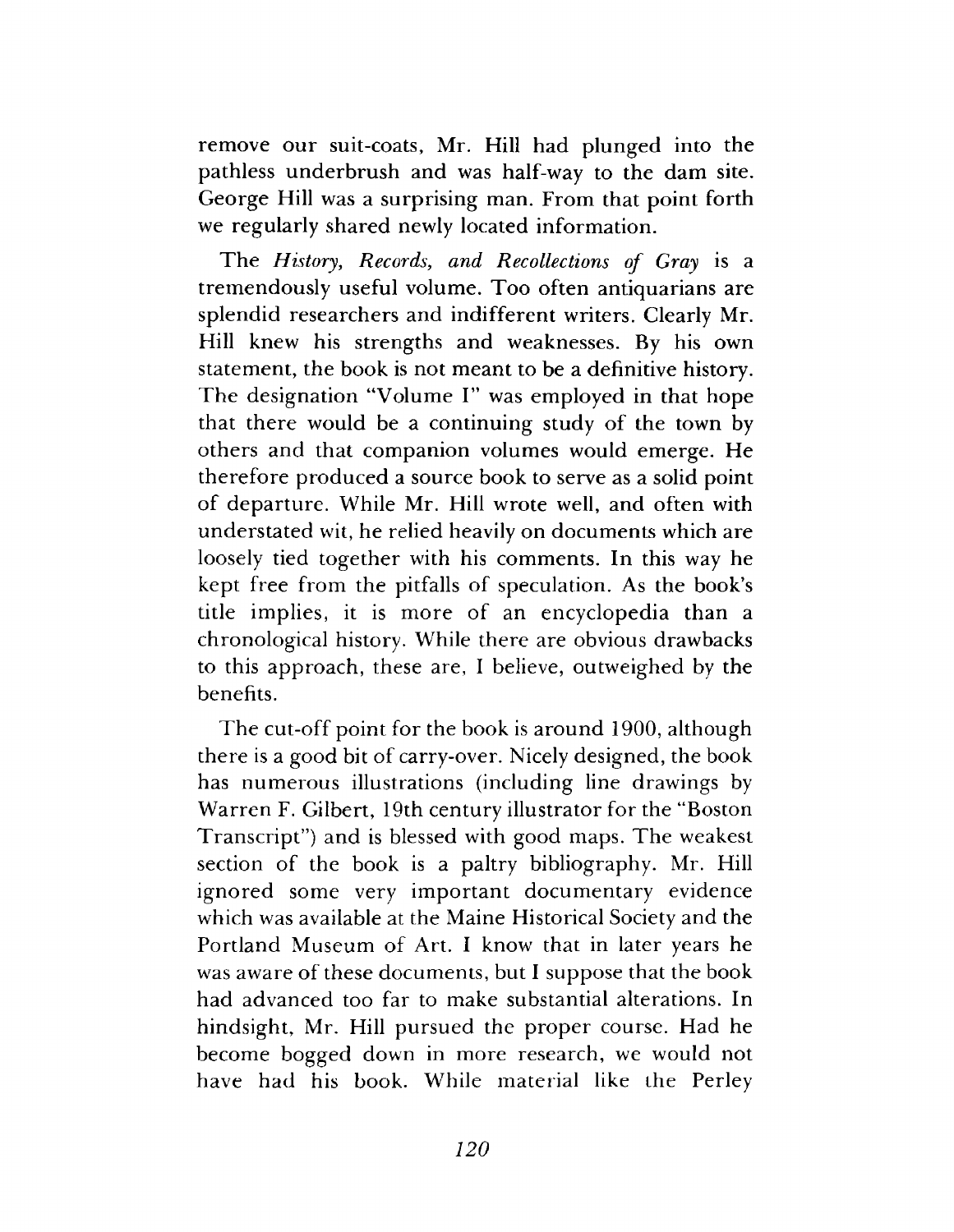correspondence (at the Maine Historical Society) would have strengthened the book, it would not have greatly changed what Mr. Hill had to say.

The book is divided into the following chapters: The Grant, Proprietors' Affairs, Settlers' Affairs, Two Depositions, The Town, Roads, Schools, Services, Industry, Military, Religious Societies, Social Activities, People (brief biographical sketches), and The Cemetery. There are, of course, appendices and indexes. Each chapter is veined with gold, although it is left to the reader to connect the information into a coherent, chronological whole. Mr. Hill liked to tell stories, but he proved not to be a romantic. In a workmanlike manner he kept to facts. In his pithy section about the Mayall Mills (among the first woolen mills in the United States) he presented the company history directly. Other writers might have been seduced into telling the story of Samuel Mayall, who built his tomb in a pasture in the firm conviction that he would be reincarnated as a sheep. The wool-baron's fantasy is appropriately relegated to the biographical section.

Perhaps the most useful parts of the work, and certainly the most enlightening to this .observer, are the transcriptions of proprietary documents in the early chapters. A clear picture of the strain between the New Boston proprietors (absentee founders) and the actual settlers, emerges. Communication between the two groups was sporadic and often confused. While the proprietors were anxious to protect their timber rights, the settlers were mostly concerned with survival (even if it meant cutting off proprietary lots). The so-called "Woodland Rebellion" thesis is given enhanced credence by these documents. By 1771, a committee to report on "persons who make a practice of making strip and waste of the Proprietors Interest by cutting down and disposing of Timber" was formed by the proprietors. This group was resented by the settlers who responded as follows: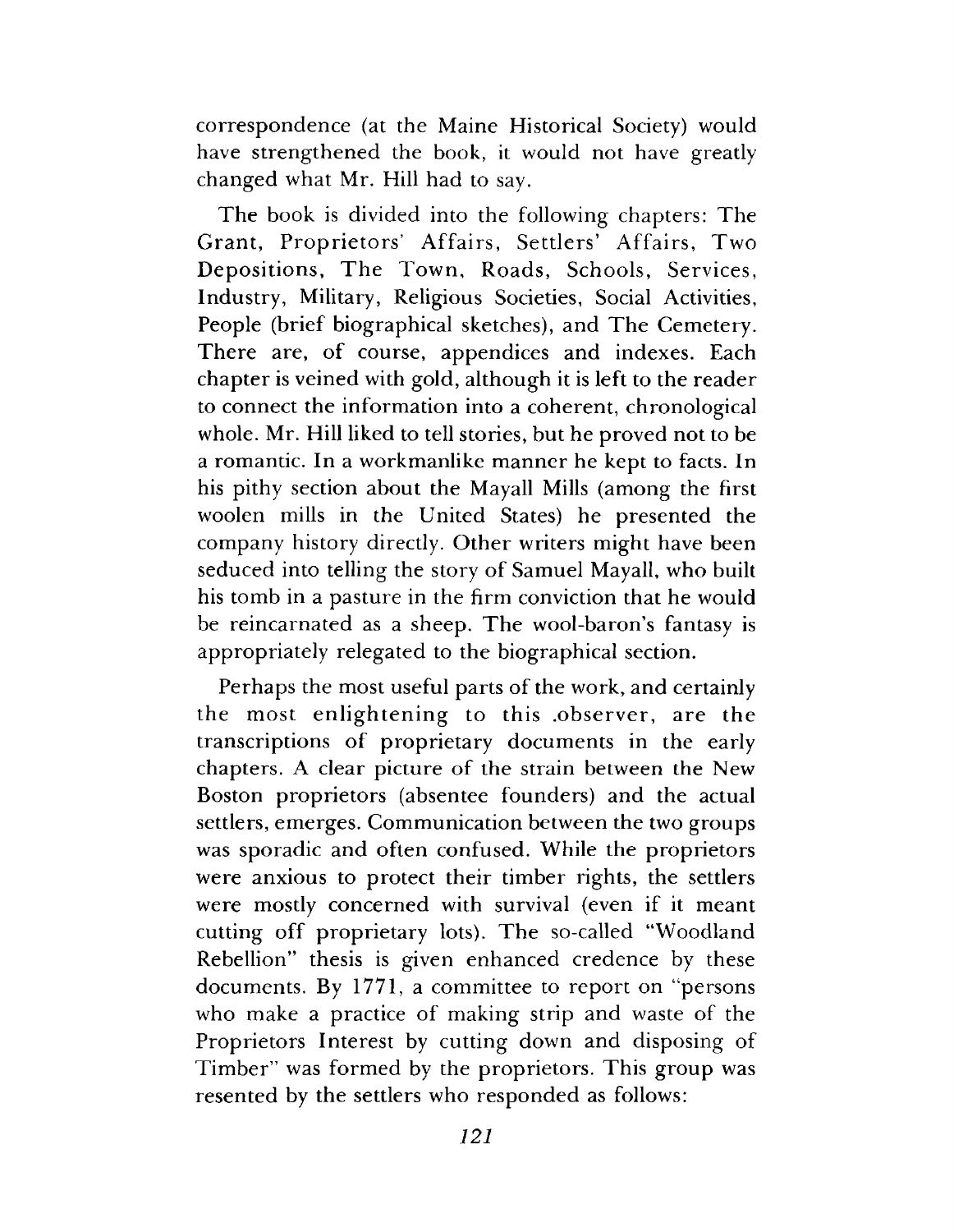when they had mett together to consult upon the Business, a Number of the Inhabitants met together in a disorderly tumultuous and riotous Manner, and carry'd a wooden Horse with four Seats, and set it before the Door of the House where the Committee had assembled, and offered other Insults and Abuses to the Committee and moreover that sometime after Mr. Nathaniel Young and his Family being from home, his House was in a great Part oncover'd and destroy'd, and his Furniture exposed to the Weather by some Persons at present unknown, but in all probability by some of those concerned with the Riot . . .

Attempts to bring down the law from Falmouth came to nothing and the committee was apparently intimidated enough never to send in a report. In 1773, Edward Oxnard reported that the undivided lands in New Boston had the "finest growth of oak and pine in this Eastern Country" but that great havoc had been wrought. Such information provides a valuable key to events in the colonial backcountry.

Information on this order of importance exists in all chapters, and is seemingly not available elsewhere. The *History, Records, and Recollections of Gray* is the work of a lifetime, in the tradition of Hugh D. McLellan's *History of Gorham* and William Willis's *The History of Portland.* George T. Hill was one of the last of the old school of town historians and we are not likely to see this sort of book again. Readers are fortunate to be able to share the author's knowledge and love of his town. Though Mr. Hill has left an important and lasting legacy to Gray, and to Maine, he has also left a challenge. It will be interesting to see how future generations will build on this firm ground.

> William David Barry Portland, Maine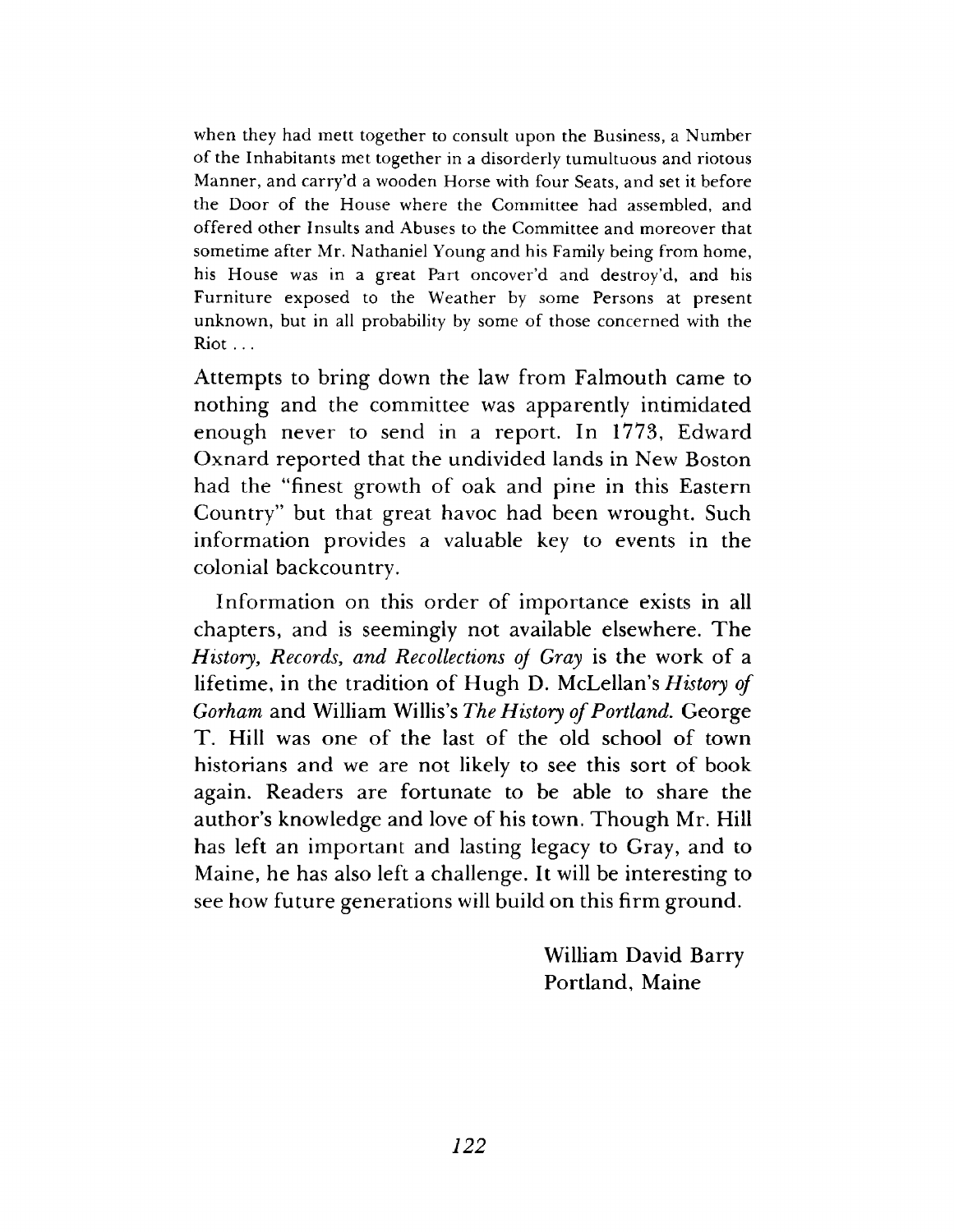*History of the Town of Burlington*, *Penobscot County, Maine, from Settlement to 1975.* By Alan H. Hawkins. (Augusta, Maine: The Kennebec Journal, 1977. Pp. 262. Paper. \$12.95).

The nice thing about local histories is that they acquaint us with small towns we might never know existed. Alan Hawkins spent twelve years gathering materials about his grandfather's native Burlington (population 266). Throughout the book Mr. Hawkins quotes documents, letters, and a variety of other original sources. He is particularly skillful in his use of anecdotes in each chapter.

When the Revolutionary War ended, settlers began moving into the vast interior of Maine in constant search for lumber. Sawmills sprung up along waterways and were the beginning of many communities. As early as 1825 mills were operating near Burlington on the Passadumkeag River. Some letters of Colonel John Black to the agent of these mills are included in Mr. Hawkins' first chapter. Although lacking a mill of its own, Burlington, incorporated in 1832, established itself as a lumbering town. The Passadumkeag Boom Company, begun in 1838, floated millions of board feet down the river to the Bangor market and was a major source of employment during the summer months. This company was still functioning in the early twentieth century. Lumber camps provided winter work for others even though a man often emerged in the spring "with a full beard and a head full of lice."

As the author tells us of the early settlers' hardships in creating a new town, setting up church and school, and providing a social life, he very effectively introduces newspaper articles, account books, deeds, even letters from legislators to supplement the text. One interesting letter was written in 1888 by Socabasin Swassin, an Indian, who recounts a battle between the Penobscots and Mohawks, fought on the Passadumkeag at the Saponac in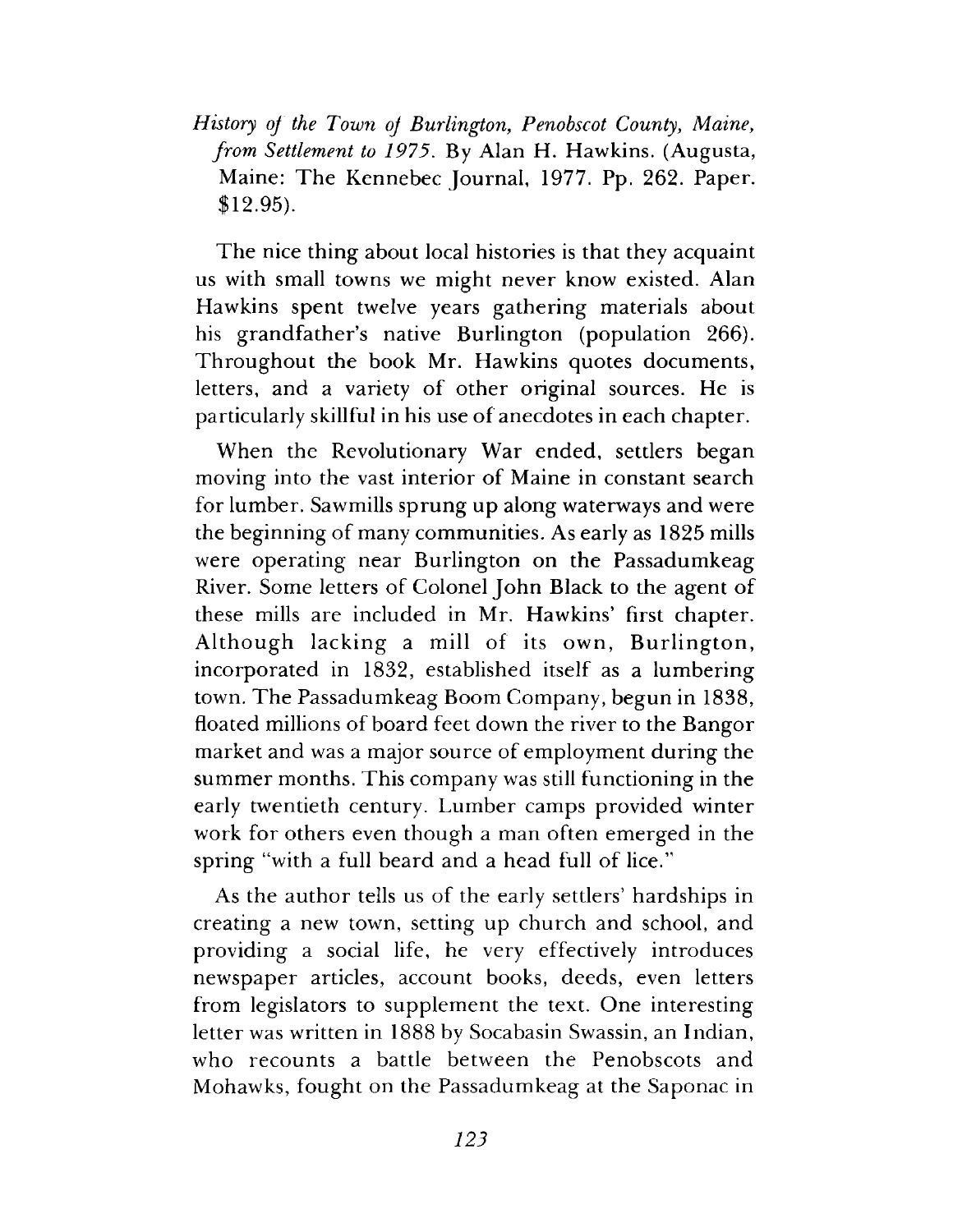the eighteenth century. One learns something of Indian life from Mr. Swassin and of the sad fact that only 450 Penobscot Indians remained by 1880.

The most fascinating chapter is on the Civil War. In a reprint of a 1961 article, an aged Algernon Miller describes very vividly his war experience as a teenage Union soldier. Mr. Miller was a master of the thumbnail sketch. While on sentry duty, he saw General Grant sitting on a log eating raw pork and hardtack. Grant asked Miller his opinions on rations, rats and the likelihood of taking Port Hudson. Jefferson Davis, whom Miller guarded on the way to Fortress Monroe, was a man who never smiled much, but added the Burlington man, "he was in no position to smile." Another soldier from Burlington, Dr. Charles Hubbard, wrote poignant letters home to his wife testifying to the grim business of war.

The book contains many photographs, some good (especially those of Civil War veterans including Dr. Hubbard), some not too clear. The second chapter, "Early Settlers," includes too much genealogy to suit me but should delight genealogists. Census buffs can pour over the statistics in the appendix.

Mr. Hawkins states that Lowell, a neighboring community (population 132) has a history directly related to Burlington, and he plans to write its story in another book. If Lowell's history is as well-done as Burlington's, readers will have the pleasure of coming to know still one more small community in Maine.

> Sherilyn R. Dietrich Pownal, Maine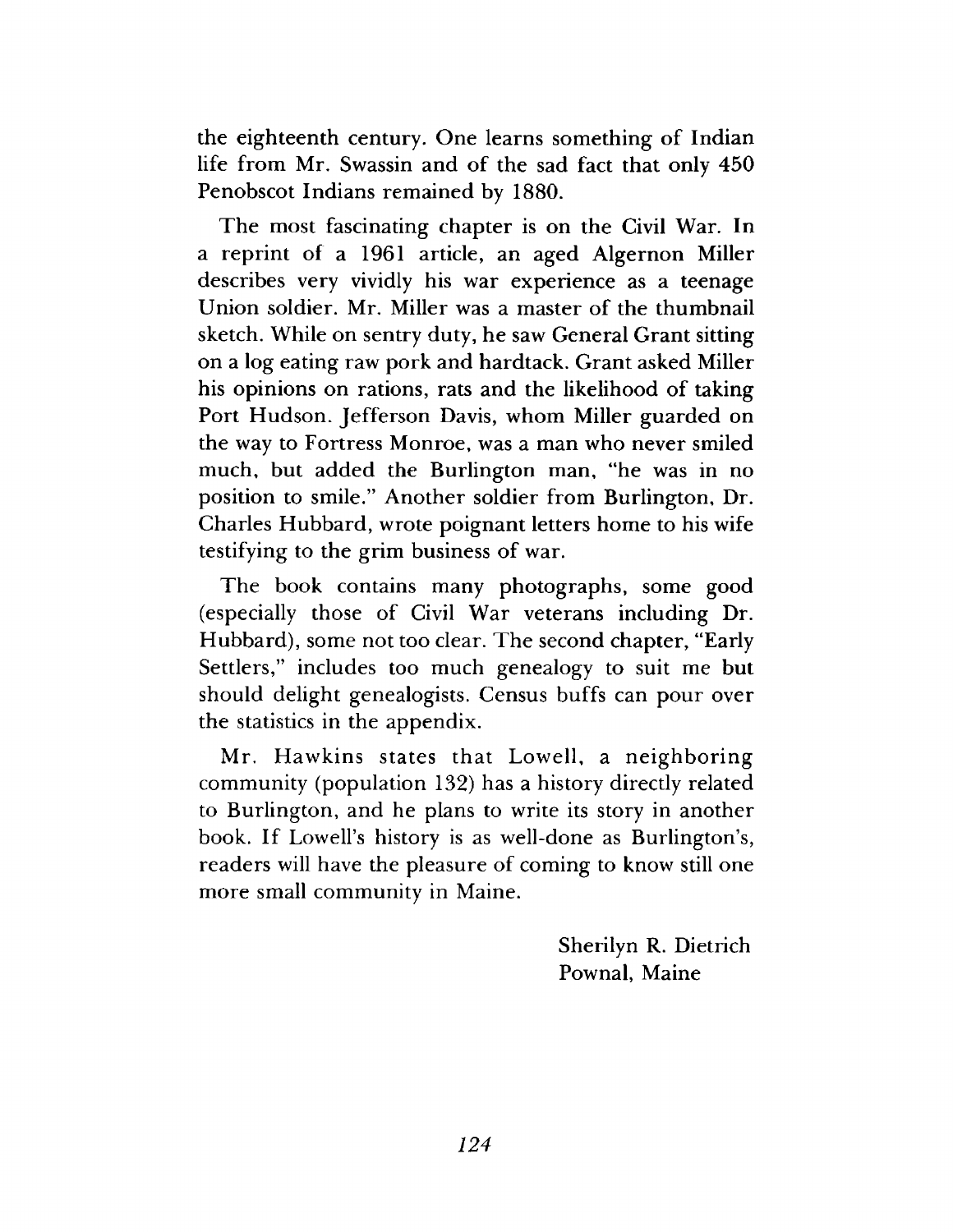*Charlie York*, *Maine Coast Fisherman.* By Harold B. Clifford. (Camden, Maine: International Marine Publishing Co., 1974. Pp. ix, 155. Hardcover. \$8.95).

*Charlie York*, *Maine Coast Fisherman*, is a biography of Charles M. York, lifelong resident of Maine, and a fisherman for most of his life. It is an account of his ups and downs, both personally and professionally, from his marriage to the woman he loved to the death of his father who was lost at sea. The book covers in detail all the types of fishing methods he used and often mentions not only his good catches but also his "dub sets" - an expression used by fishermen to describe a failure.

The book was written by Harold Clifford of Winthrop, Maine. Mr. Clifford is a well-known educator, having been a teacher in many school systems around the State of Maine. He holds both bachelor's and master's degrees from Bates College and he has an honorary doctorate from the University of Maine. One of the most difficult things which Mr. Clifford attempted, and was fairly successful at, was capturing the flavor of the "Down East" vernacular. Having been born and reared in Machias, in the heart of "Downeast" Maine, I know how difficult this task can be. There are many words and phrases which simply cannot be written. Words such as boat or road are impossible to write as a downeaster would speak them. Our habit of making a one-syllable word, such as shore, into a two-syllable word could give a writer fits. Some of the words and expressions Charlie used are quite regional, and not commonly used in other areas of Maine. Words such as "orts," "rusticators," and low "dreen" tide are familiar to me, even though nearly 200 miles separates Charlie's town from mine.

Charlie York was a simple man, an honest man. He was also a religious man and quite superstitious. This is a common trait among Maine fishermen. When they are out